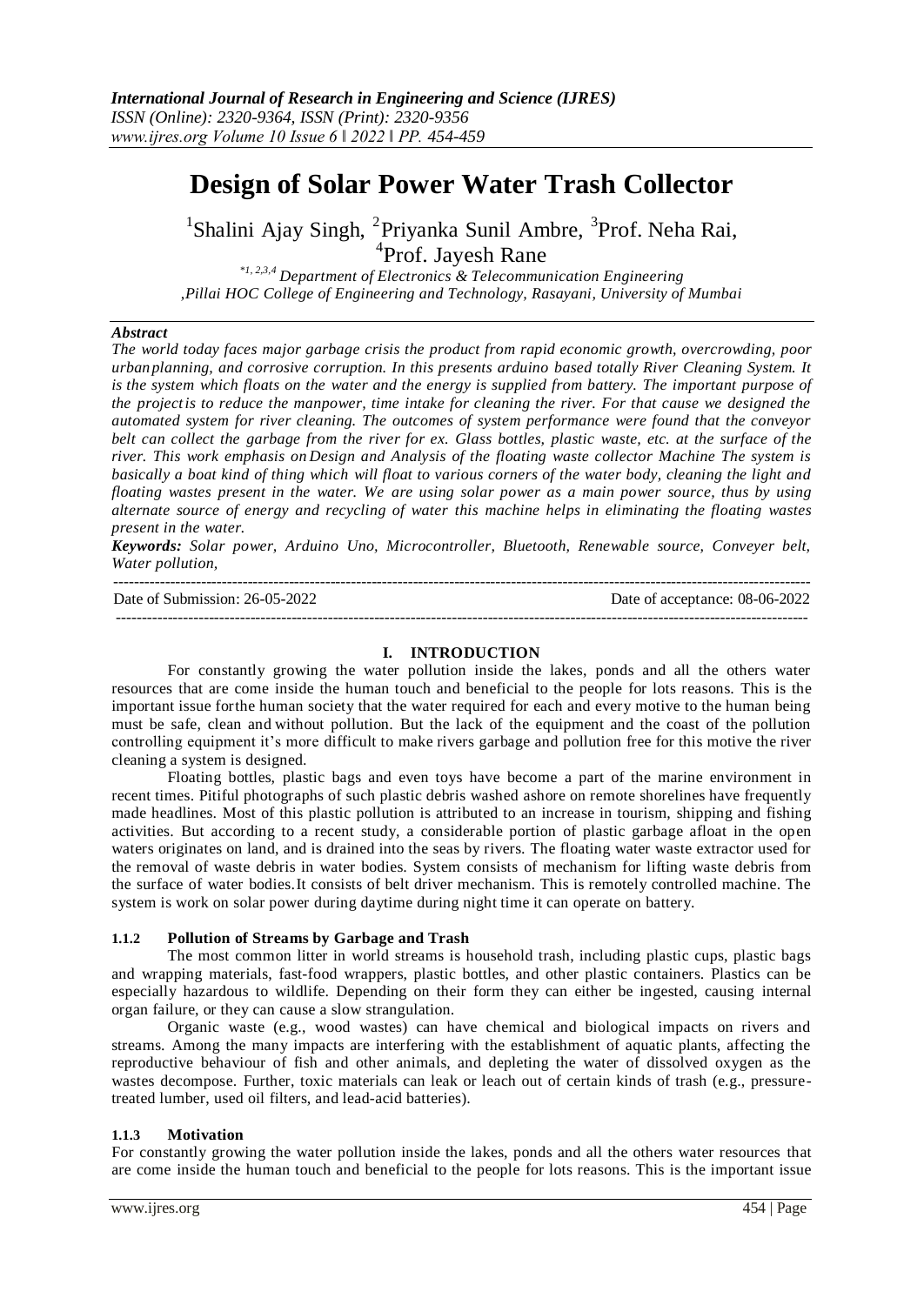for the human society that the water required for each and every motive to the human being must be safe, clean and without pollution. But the lack of the equipment's and the coast of the pollution controlling equipments it's milesmore difficult to easy the rivers and make it garbage and pollution free for the motive of the river cleaning robotic is designed. Most developed countries have environmental agencies, nongovernmental organizations, and special interest groups that support and participate in environmental protection activities. Environmental regulations have greatly reduced pollution of streams by sewage and by garbage or rubbish (i.e., wet wastes such as food byproducts). However, such efforts often are lacking in developing nations.



**Figure1:** Floating waste

## **1.2 Problem definition**

For the last two decades, almost all urban water bodies in India are suffering because of pollution and they are used for disposing untreated local sewages and solid waste. In many cases, those water bodies turned into landfills and get wasted. For example, at the beginning of 1960's Bangalore had 262 lakes, now only 10 hold water. Similarly, in Delhi in2010-11 to check the changes in 3 water bodies in last 10 years the status of 44lakes were gone dry due to rapid urbanization, raise in population, falling water tables. To over come these problems, the government of India has taken initiatives and implemented many schemes. By taking this into consideration, this project "Solar Operated Water Trash Collector" is to remove garbage, debris and solid waste from water bodies and make it clean. The main aim of this concept is to reduce man power and time consumption for cleaning the river. This system will be also helpful for cleaning river lakes and other water bodice. Pollution caused by plastic is unavoidable. It can occur anywhere. Malaysia is one of Asia countries affected by plastic pollution. In one study, plastic waste accounts for 32 percent of all garbage found in the Malaysian rivers. According to a University of Plymouth report, half of at least 700 species of aquatic animals are threatened with extinction as a result of plastic waste. Aquatic lives are exposed to danger as they can be strangled by the plastic waste, suffocate and killed.

## **1.2.2 Need and Scope of Project**

The project can be used for plenty other functions in the destiny. It can be changed to throw existence jackets for the duration of rescue operations. This can be finished by fixing suitable propellers with better motorrpms. We can also replace battery with solar panels and make it completely work on solar energy. Technological advancement is one of the important factors, so that it will lead the future of humanity to prosperity and stability. This Water Cleaning mechanism is no one-of-kind from this fact as this system can similarly boost technologically. In this device we will use advance conveyor device and conveyor material for increasing the efficiency collection of garbage. We can use the solar panel for providing energy to the boat as opposed to battery operation. To modify the size of boat consistent with its waste collecting potential is increases. This project makes only for small lake and by way of performing some amendment in its size and ability it can be used in large lake and river like Ganga.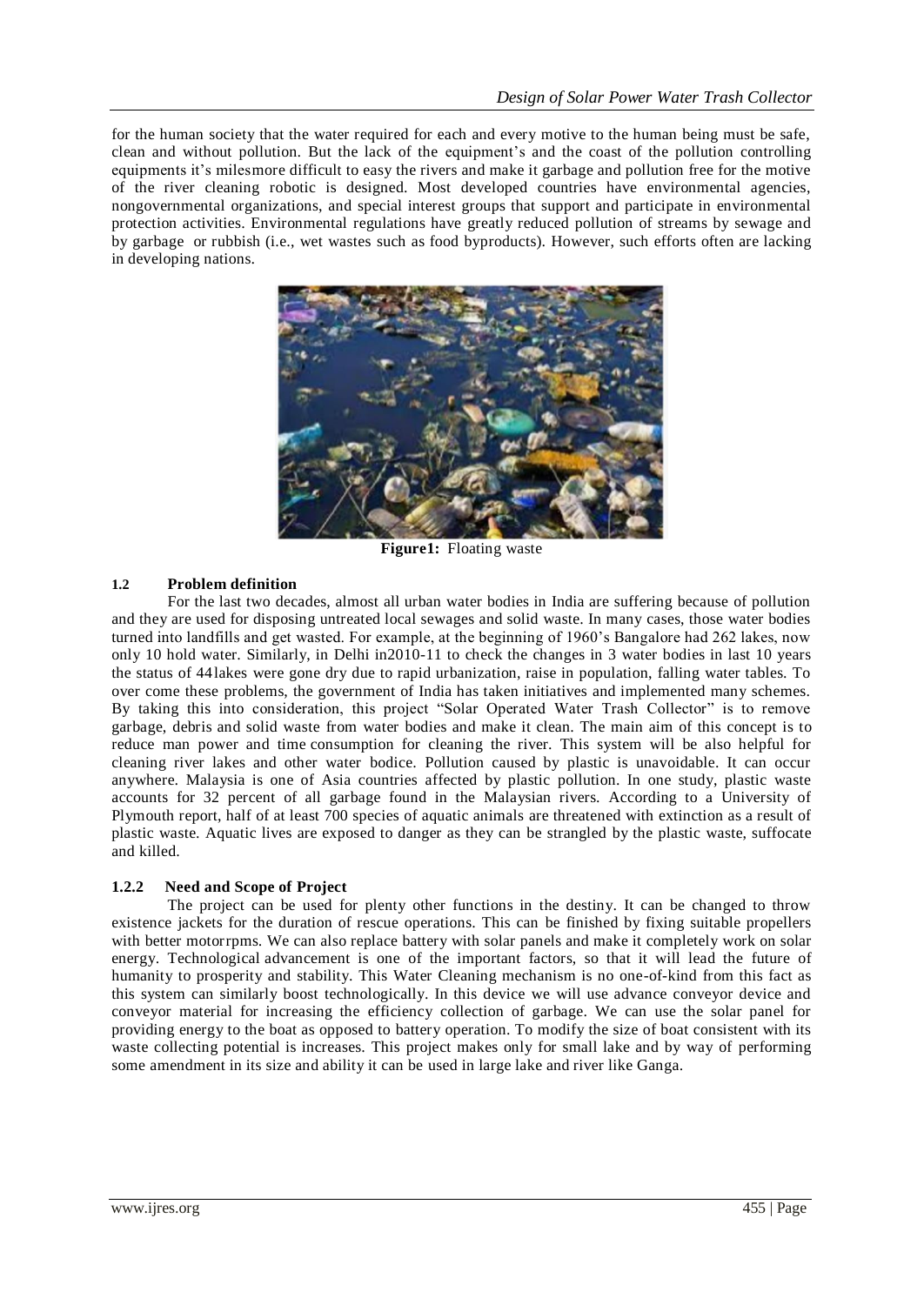## **1.3 Design Methodology**

## **1.3.1 System Design**

The garbage collector system needs to be able to float in the water and it also needs to remain floating as its weight increases. The motion of the collector tray will also cause the problem as the weight of the garbage on the collector tray may result in a slight deviation of the center of gravity of the robot. Keeping this in mind, we have decided to implement the shape of a boat/canoe which is bottom heavy, as we have added more mass atthe bottom, and has heavy equipment's like motors; battery etc. The base of the boat is made of thermocol, the tub is made with low-density structure type. For the motion of the bot, we have decided to take help of propellers which will be connected to the sides of the robot and are actuated using a 100 rpm geared motor. The collector tray is also actuated using the same motors and all the motors are getting the power of a 9V battery connected in parallel. To control the motion of the robot and that of the collection tray, we need a microcontroller and motor drivers. We are going to use the Arduino Uno as the brain of our system and The main aim of this device is to boost waste debris from the water floor and dispose them in the tray.

## **1.3.2 System Working**

At first set up Bluetooth availability between Android Application and the Bluetooth module. Check whether the gadget is associated. Connect the Bluetooth module(HC-05) to our mobile and then move to app. Whenever associated, give the pre-characterized directions to the smaller scale telephone of the portable handset. At that point the put away the directions on a specified android application which is installed on a mobile. Open the android application and give the instructions which we are given in the arduino program. Thanonce device get connected we can navigate the boat. After connecting with the help of motor drive we can move the system in forward and backward direction. And then once system is ready to navigate switch on conveyor belt which will be connected with motor and it will help to collect water waste from water surface. Relay is connected to so it can increase current value and increase the overall output power.

## **1.3.3 Components**

 **Arduino Board:** Arduino Uno board is based on the ATmega328P. It consist of 14 digital input/output pins in which 6 can be used as PWM outputs, 6 analog inputs, 16 MHZ quartz crystal, a USB connection, a power jack, an ICSP header and a reset button.

 **L293D Motor Driver Board:** The 293D is used to provide bidirectional drive current up to 600mA and voltage from 5V to 36V.L293D consist the output clamping diodes for protections.

 **HC 05 Bluetooth module:** This Bluetooth module designed for transparent wireless serial connection. This can be used in a Master or Slave configuration; it makes a good solution for wireless communication.

 **DC motor:** In this machine two BO motors are used and these motors are used to control the direction of propeller. Another BO (battery operated) DC motor used to control the conveyor belt and also DC used for navigation system.

 **Battery:** This is a lead acid rechargeable battery. This machine consists of two batteries which gives output such as 2A, 9V for operation of setup.

 **Relay Module:** This module provides the protection to the microcontroller from the higher load current.

 **Solar Panel:** A solar panel consist no. of photovoltaic cells, which can be used to generate electricity through photovoltaic effect. This energy used to charge the batteries. Solar output is given to the DC Regulators. Conveyor Belt: In this machine we used the Conveyor Belt. This is controlled by the arduino uno system with using motor. This collects all floating waste from water surface and discharges it into the dustbin.

 **Blucontrol [android application]:** This android application in installed in mobile phones to control the setup automatically which can be downloaded from the android app market in free of cost.

## **1.3.4 Proposed Method**

In this project the main aim of this machine is to lift waste debris from the water surface and dispose them in the tray. It consist arrangement of conveyor which is place on shaft of motor. Due rotation of motor conveyor rotated. As the conveyor is move, it collect water debris, waste garbage and plastics from water bodies. As the machine is placed in the water the waste debris in water will get lifted and it moves in upward direction. As the waste debris reaches the upper extreme position it will get dropped in the tray. Hence this will result in cleaning of water surfaces and safe collection of waste debris from water.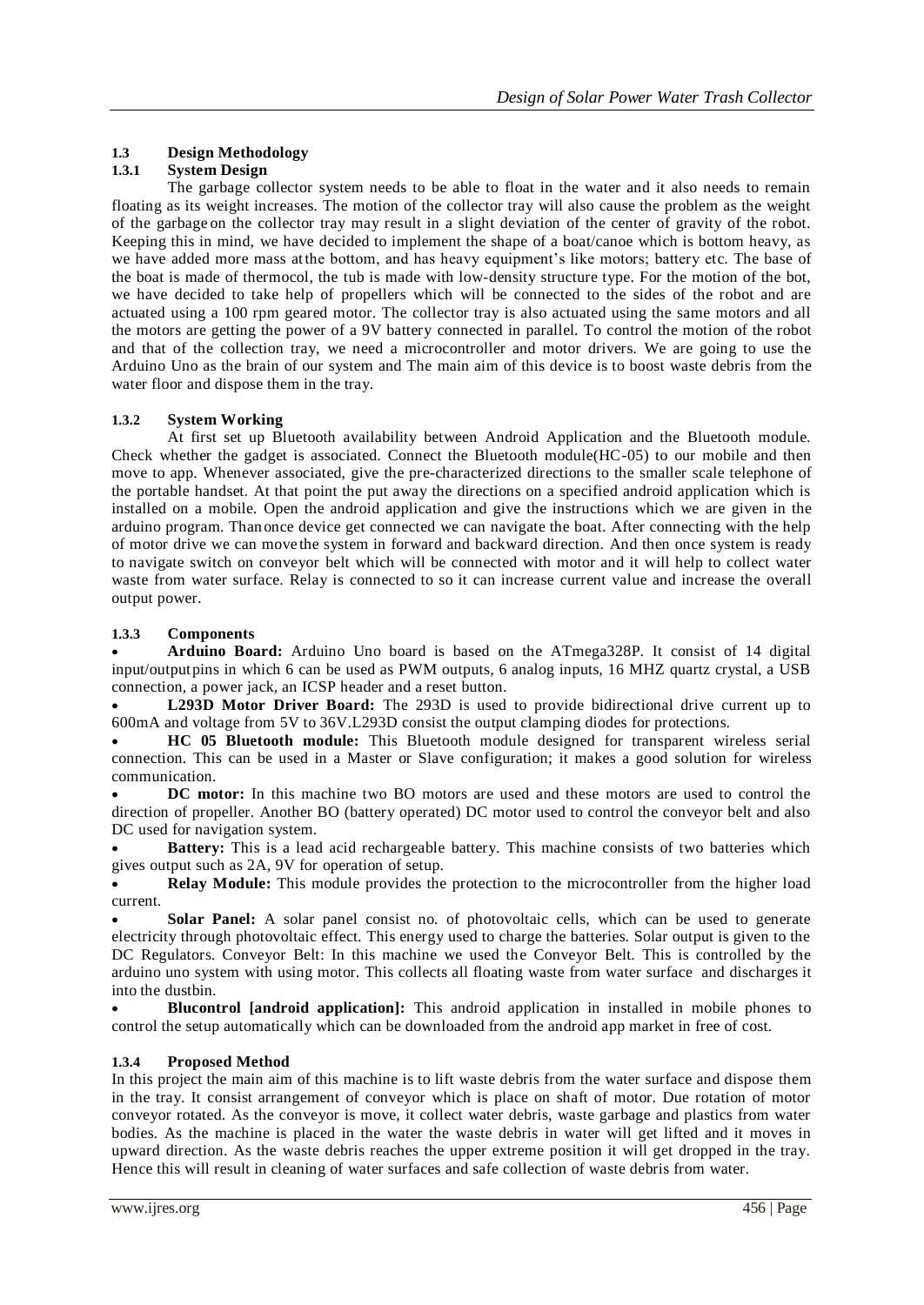*Design of Solar Power Water Trash Collector*



**Figure2: Block diagram**



# **II. RESULT AND DISCUSSION**

# **2.1 Software implication**

**Arduino IDE** - Arduino UNO is a microcontroller board based on the ATmega328P. It has 14 digital input/output pins (of which 6 can be used as PWM outputs), 6 analog inputs, a 16 MHz ceramic resonator, a USB connection, a power jack, an ICSP header and a reset button. It contains everything needed to support the microcontroller; simply connect it to a computer with a USB cable or power it with a AC-to-DC adapter or battery to get started. You can tinker with your UNO without worrying too much about doing something wrong,worst case scenario you can replace the chip for a few dollars and start over again.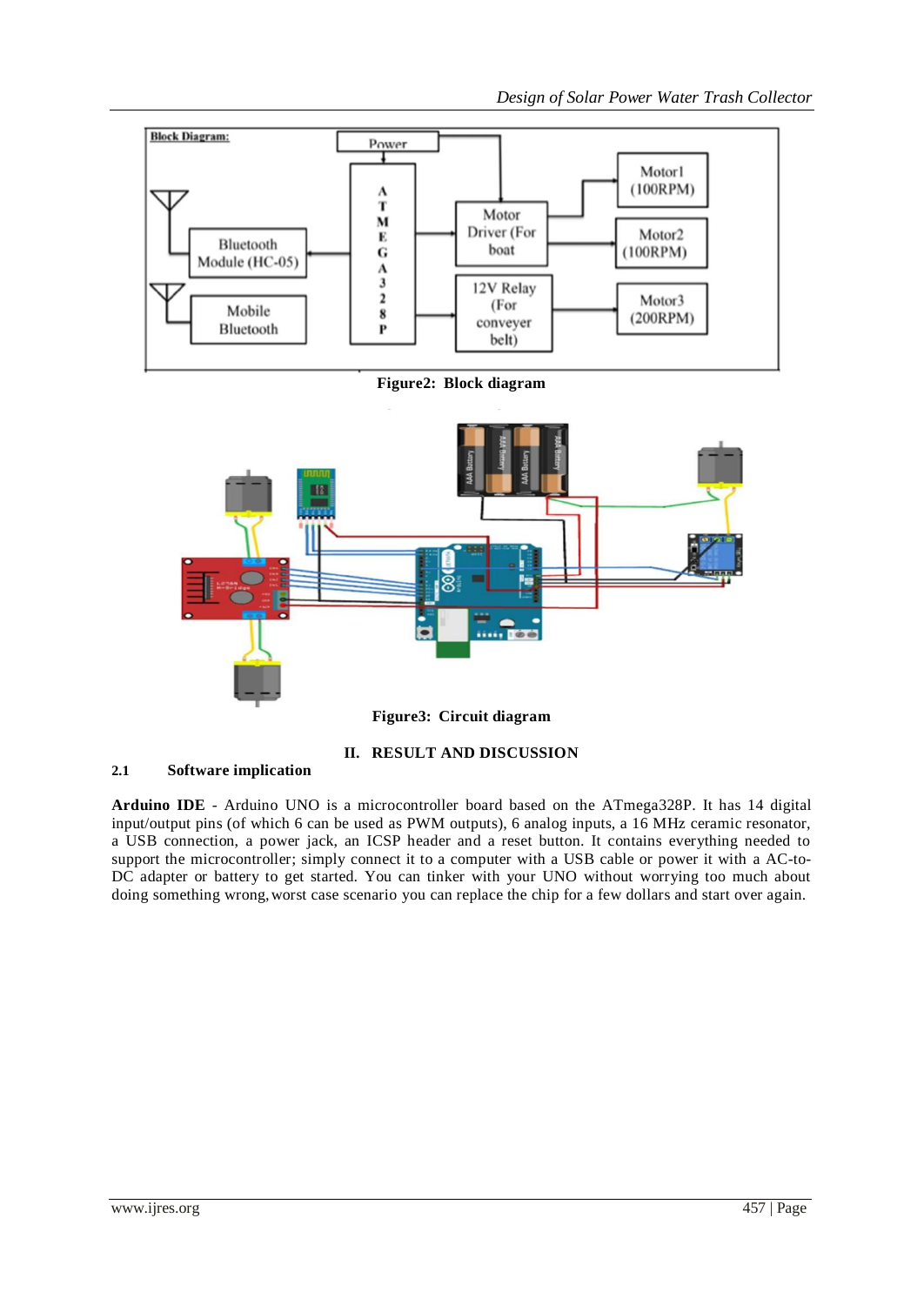| C ct   Arduino 1.8.19 Ollindows State 1.8.57.01<br>File Edit Sketch Tools Help                                                                                                                                                                                                                                                  | $\sigma$                | $\mathbf{\times}$ |
|---------------------------------------------------------------------------------------------------------------------------------------------------------------------------------------------------------------------------------------------------------------------------------------------------------------------------------|-------------------------|-------------------|
| 00 E E E                                                                                                                                                                                                                                                                                                                        |                         | ▣                 |
| <                                                                                                                                                                                                                                                                                                                               |                         | ۰                 |
| edefine relay 5<br>#define innerval 5000                                                                                                                                                                                                                                                                                        |                         |                   |
| chas by<br>VOIL MACKEO<br>//left motors forward<br>pinkode (9, 00799712)<br>pinBode (10,007,973);<br>//left motors reverse<br>pinBode (11, OUTPUT) r<br>//right motors forward<br>planning (12, OUTPIT) /<br>//sight motors reverse<br>pinmometeelay, OUTSUTE:<br>$1120$ LWT<br>Serial.begin(\$600);<br><b>ALL MONARCH SHOP</b> |                         |                   |
| Void loop (1 )<br>if (Berial.available(1)<br>t = Serial.readily<br>Serial.printin(t);                                                                                                                                                                                                                                           |                         |                   |
| $1545 = 1173$<br>//move foreasteall motors rotate is forward direction)<br>digitalWrite (12, 1393);<br>dogtne2Write{11.1OW};<br>40gLtaIWrite(10,8200)<br>digitalWrite(0,120);<br>Serial.println("forward");                                                                                                                     |                         |                   |
| Dies torquing.                                                                                                                                                                                                                                                                                                                  |                         |                   |
| Sietch uses 2314 bytes (78) of program storage space. Maximum is 32256 bytes.                                                                                                                                                                                                                                                   |                         |                   |
| Global variables use 235 bytes (119) of dynamic memory. Insving 1913 hytes for local variables. Manimum is 2048 bytes.                                                                                                                                                                                                          |                         |                   |
|                                                                                                                                                                                                                                                                                                                                 | Askalina Lites are COMB |                   |

**Figure 3: Arduino IDE Software Implementation**

## **2.2 Hardware Implementation**



**Figure 4: Hardware Implementation**

## **3.1 Application**

- Useful to reduce the water pollution in river.
- It is applicable to reduce water debris, impurities, and all types of impurities which are
- floating on water surface in swimming pool.
- It is useful to reduce sewage waste.
- It is useful in fishery plant to collect dead fishes.
- It can be useful to save aquatic life.

#### **III. Conclusion**

In modern days the plastic and polythene wastes have a major contribution in the increasing rate of pollution of water. The plastic waste does not decompose and keeps floating on the water bodies which in turn pollute the water. The work states about the designing and fabrication of a floating waste collector. The various problems like degradation of the marine ecosystem, breeding of disease-causing germs, fall in the farm production rate, business and transport using waterways etc. that the humans and animals are facing due to the pollution of water are the main reasons behind the development of this machine. This machine is designed and fabricated with the aim to provide a lightweight, portable, automated machine with smart controlling which will collect all the floating wastes by recycling of water and without any human physical intervention with low energy consumption and totally power by solar energy. The development of the machine is done on the basis of analysis and research on various works regarding to the